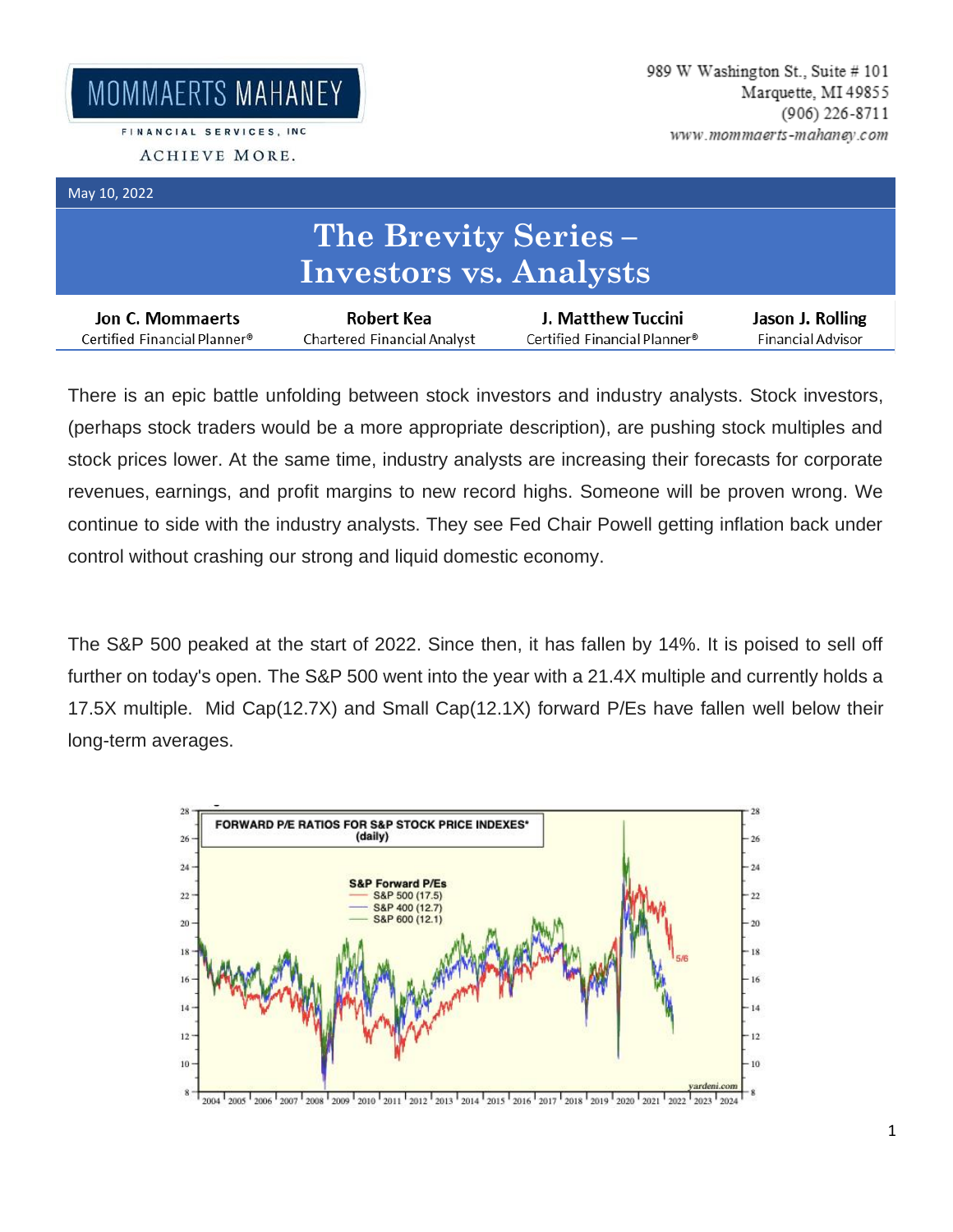All these multiples remain on the lower end of our forecasted range for multiples. Stocks were modestly overvalued going into 2022. Currently, we believe they are undervalued. Dissecting the aggregate multiple a little further, we recognize that the S&P 500 extended multiple was largely due to Large Cap Growth, aka the big tech companies. LCG entered the year with a 28.3X multiple. That multiple has compressed to 21.4X. Large Cap Value entered the year with a 17.1X multiple, this multiple has shrunk to 15.5X. Fears over inflation have compressed higher multiples faster than more modest multiples. LCV has fallen -5.14% this year vs -20.8% for LCG.



Meanwhile, industry analysts continue to raise revenue and earnings forecasts. They are flat out rejecting the notion there will be a recession due to inflation and the Fed's response. Not only are they forecasting record revenue and earnings for 2022 and 2023, last week they adjusted these forecasts even higher.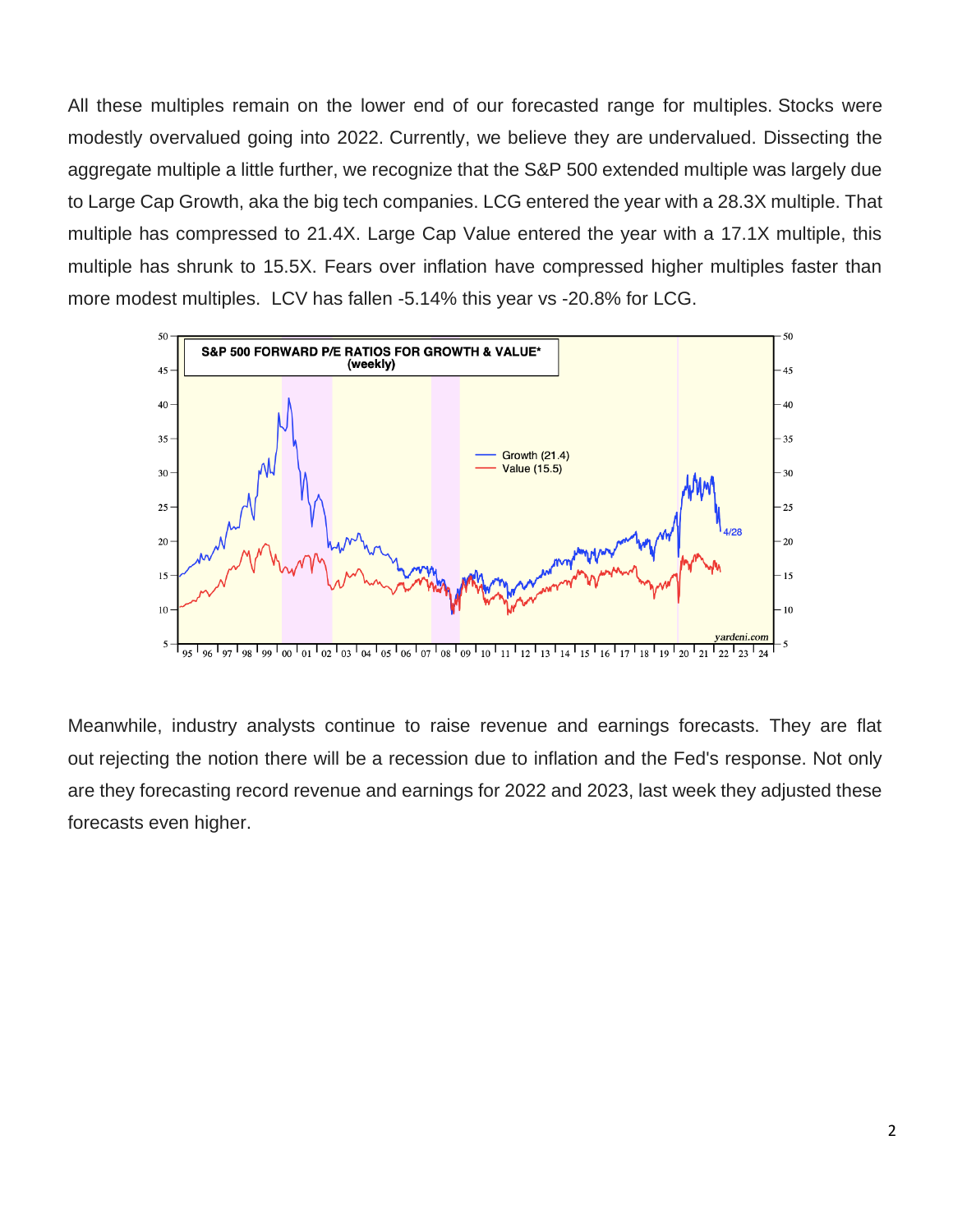

Analysts continue to observe that inflation is inflating corporate revenues more so than corporate costs, and this is beneficial, not harmful, to corporate earnings. Our first edition of *The Brevity Series*  focused on volatility. It is very difficult to understand why markets are moving so dramatically on both a daily and intraday basis. Long-term fundamentals remain solid. We believe markets are having a *Taper Tantrum,* similar to the fits the stock markets threw, and eventually recovered from, over inflation and Fed tightening threats in 2018.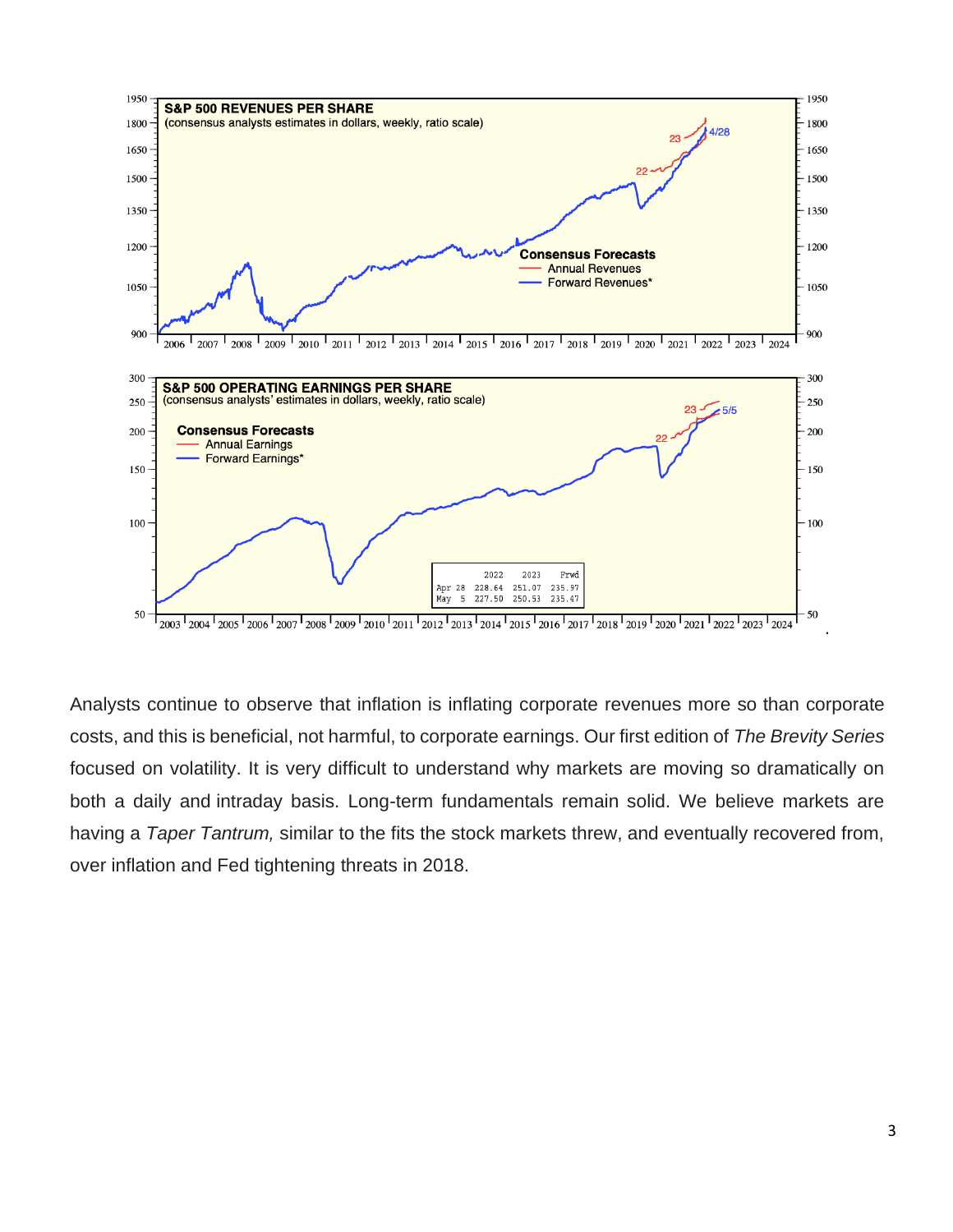

This Taper Tantrum started four months ago. We preach the importance of long-term investing, and our process is designed around the long-term fundamentals of financial markets. That said, we don't hide behind this. We understand it is unnerving when markets behave like they're currently doing. We will continue to communicate and are always available. We believe we are near the bottom end of a very volatile short-term range. We expect inflation to peak over the next couple of months and we don't expect the Federal Reserve will need to crush the currently healthy economy in order to control inflation.

Hang in There, The Mommaerts Mahaney Team